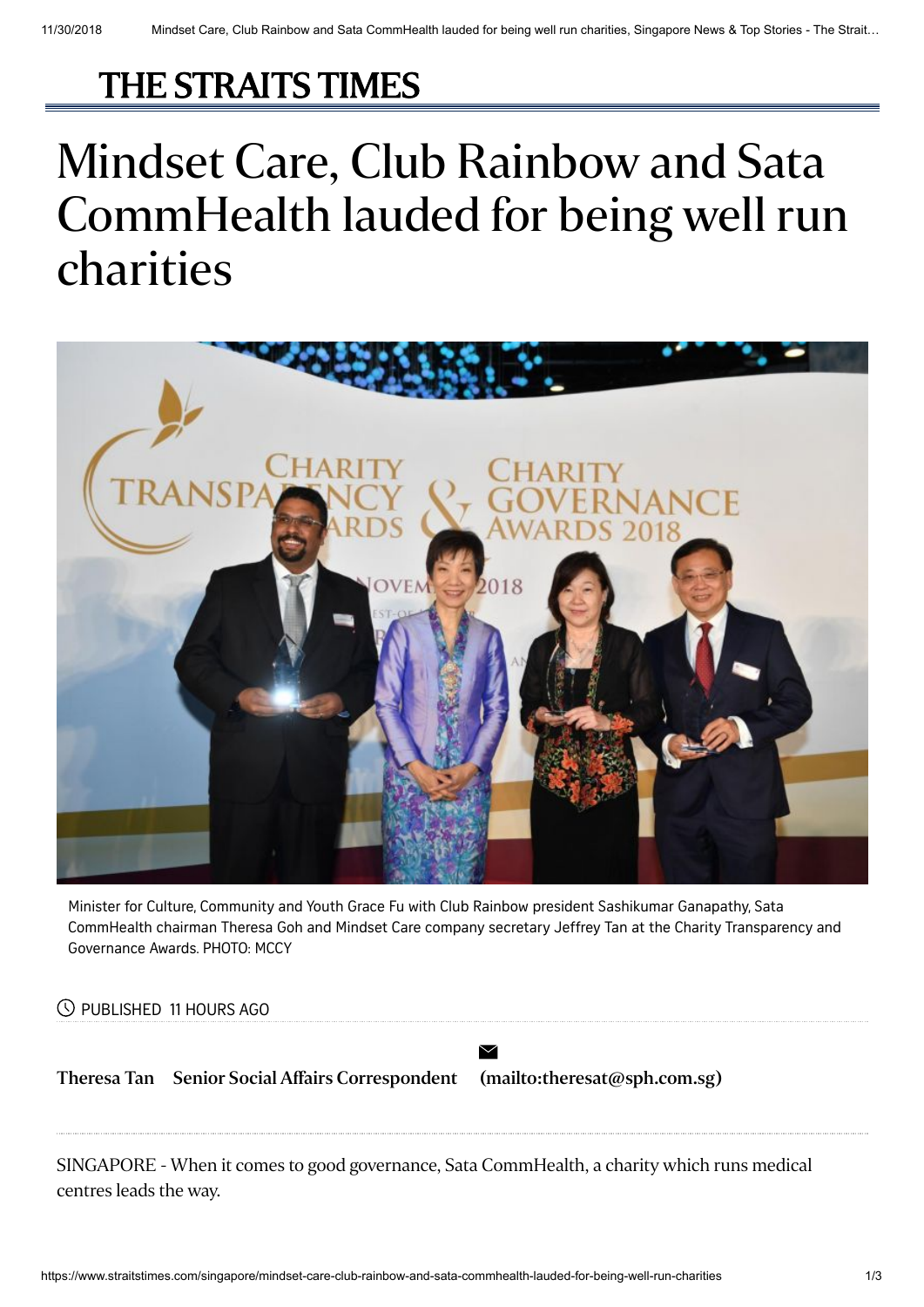Its board members, for example, do self and peer assessments and also rate the chairman on a set of competencies.

Said its chairman Theresa Goh: "The assessments enable board members to uncover their hidden strengths and blind spots with regard to specific behaviour and also to calibrate their own perceptions against the perceptions of others. This allows board development to be more focused, observable and tracked for improvement."

Sata CommHealth, which has about 250 full-time and temporary staff and \$17.7 million in income last year (2017), won the Charity Governance Award for charities in the large category, defined as having a gross annual income of at least \$10 million.

The award recognises charities with the highest standards of governance.

Mindset Care bagged the award in the small charity category for those with an annual income of less than \$1 million, while Club Rainbow (Singapore) won in the medium-sized category for charities with income between \$1 million and less than \$10 million.

The Jardine Matheson Group in Singapore, which includes Dairy Farm Singapore and Jardine Cycle and Carriage, set up Mindset Care in 2011 to help people suffering mental health conditions.



Related Story **Charities [Commissioner](https://www.straitstimes.com/singapore/charities-commissioner-to-issue-guidelines-for-commercial-fundraisers) to issue guidelines for commercial fund-raisers**

It has two full-time staff and \$282,277 in income last year (2017). It has, for example, set up the Mindset Learning Hub to give those recovering from mental illnesses job training .

Among its best practices is that, when appropriate, it undergoes an internal audit of risk management and oversight processes. This is on top of external audits conducted each year.

The National Kidney Foundation and the Silver Ribbon (Singapore) won a special commendation award for clarity of strategy. The HCA Hospice Care was recognised for its risk management practices and the Methodist Welfare Services for governance and management.